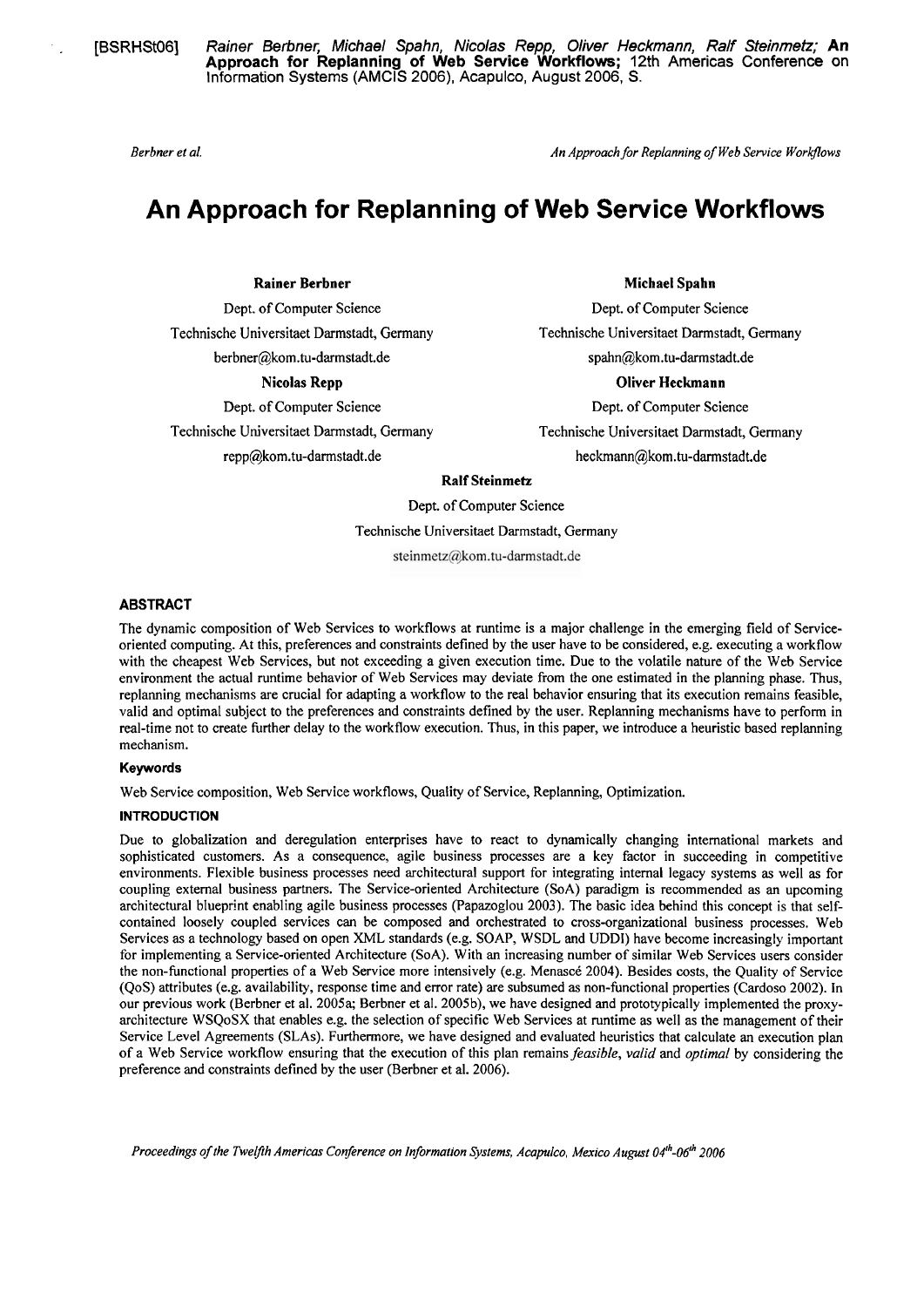However, Web Services do not behave as expected when being executed for two main reasons. First, there is a high unpredictability of the internet as communication channel and the connected servers, with varying network traffic, server loads and downtimes. Second, a further reason is constituted in the assumption of the expected behavior itself. When creating an execution plan, it is assumed that a Web Service behaves as guaranteed by the provider in a previously submitted SLA. Most providers guarantee a behavior which they can fulfill with a very high probability (e.g. 99.9%) even in a worst case scenario. As a consequence, Web Services perform much better under normal conditions, e.g. having a shorter average response time than the one guaranteed by the SLA. Nevertheless, when creating an execution plan, the heuristic has to use the SLA based values, because the resulting execution plan has to be valid with regard to all constraints even in a worst case scenario and not only in an average case.

Due **to** the deviation of the expected and the real behavior of Web Services, it is necessary to replan the execution plan during runtime to ensure that the execution of a workflow remains *feasible, valid* and *optimal.* 

If a Web Service is invoked, which is unavailable (e.g. due to server downtime), the workflow is not executable anymore. Thus, the execution plan has to be modified and the current Web Service has to be replaced by another (available) one in order to achieve that the execution of the workflow remains *feasible.* 

If the server load of a provider is very high and the response time of a Web Services is much higher than expected, then a constraint, restricting the overall response time of the workflow, may be violated. In this case, the unexecuted slice of the workflow has to be replanned and Web Services having a lower response time have to be used in order to ensure that the current execution of the workflow is *valid* with regard to all constraints.

If all providers have a low or average server load, then the response time of the Web Services is likely to be much lower than guaranteed by their SLA. Each time a Web Service is executed, some response time is saved (compared to the expected behavior). In this case, the execution plan is not optimal anymore because the execution plan could be modified in a way that cheaper Web Services with a higher response time are used, without violating the constraint restricting the overall response time. Thus, the unexecuted slice of the workflow has to be replanned in order to ensure that the current workflow is *optimal*  subject to the user's optimization preferences.

However, replanning mechanisms have to perform at real-time otherwise they would delay the workflow execution. As pointed out by Canfora et al. 2005b and Zeng et al. 2004, composing a Web Service workflow with regard to the nonfunctional behavior of the Web Services involved leads to an optimization problem that is NP-hard. As, the results of Zeng et al. 2004 show, an approach based on linear integer programming is too time consuming for real time scenarios in e-business. Thus, in this paper we present an approach for replanning based on extremely fast heuristics.

The rest of this paper is structured as follows: In Section 2 the composition of QoS-aware Web Service workflows is discussed. Our approach for replanning mechanism of Web Service workflows is proposed in Section **3.** The paper closes with a conclusion and an outlook.

# **WEB SERVICE WORKFLOWS**

Web Service composition aims at selecting and inter-connecting Web Services provided by different partners according to a business process (Zeng et al. 2004). Thus, Web Service compositions can be Seen as workflows based on Web Services. As depicted in Figure 1, a Web Service workflow consists of abstract tasks *i* describing the required functionality (e.g. invoking a stock request) of a specific workflow step. The functionality of each task *i* is provided by *mi* different candidate Web Services *j* (WS<sub>u</sub>), which are grouped in category *i*. Web Services within the same category may differ in their  $k$  nonfunctional parameters  $(p_{i,j,k})$ . The work in this paper focuses on sequential Web Service workflows because as pointed out by Yu et al. 2005 complex structures (e.g. loops and branches) can be reduced to sequential ones. QoS-aware Web Service composition can be defmed as the assignrnent of specific Web Services to abstract workflow tasks in order to create an execution plan that is optimal subject to the preferences and constraints defined by the user (Berbner et al. 2006). Following this definition, QoS-aware Web Service composition (viz. calculating an optimal execution plan) leads to an optimization problem.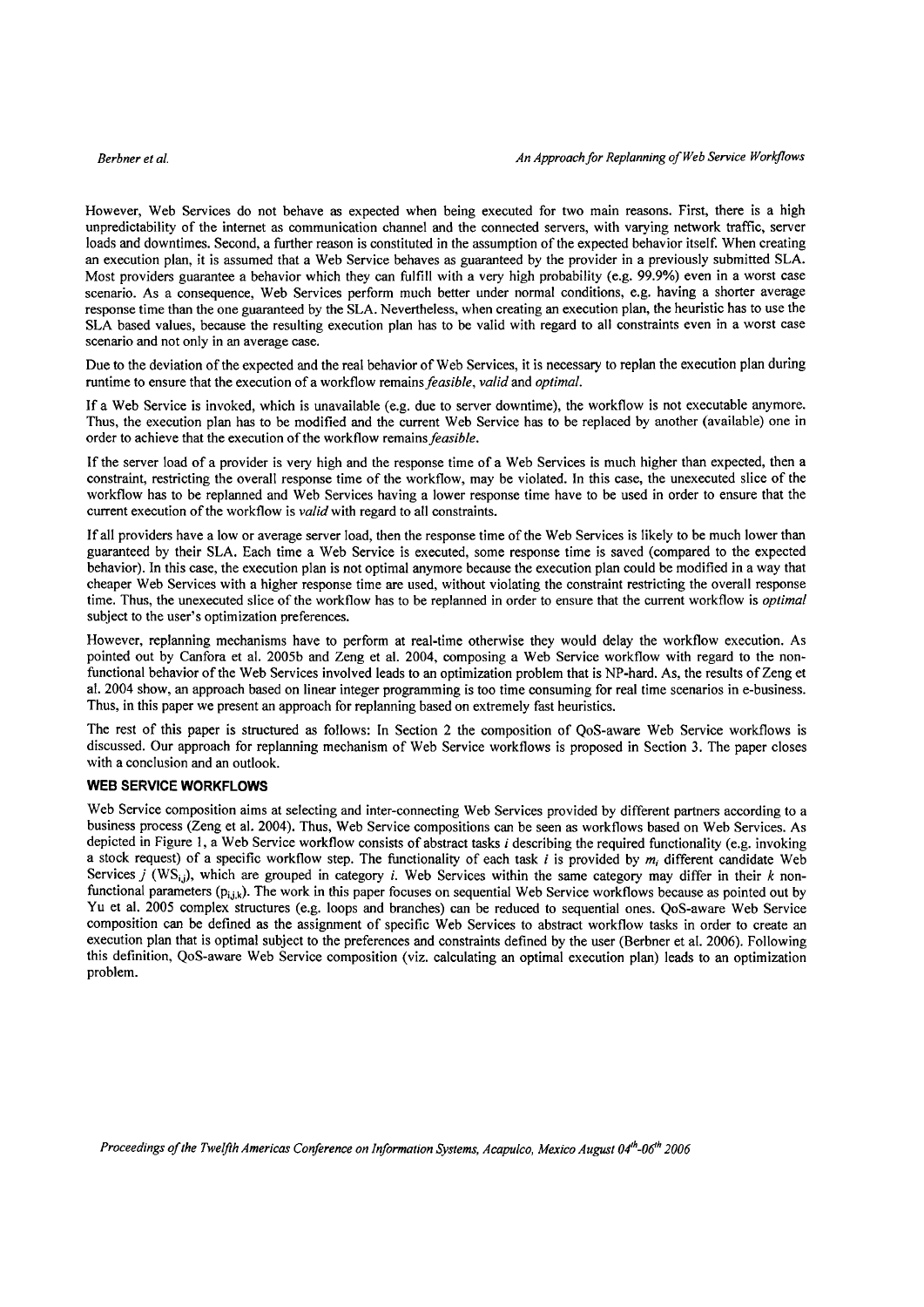

**Figure 1. Web Service workflows (Berbner et al. 2006)** 

We propose a linear model to describe this optimization problem. Table I shows how the overall QoS attributes and constraints are calculated. For a more detailed explanation of our model we refer to Berbner et al. 2006.

|                                                            | Parameter        | <b>Overall QoS attributes</b>                                                                   | <b>Constraints</b>                                                                                                                                                               |
|------------------------------------------------------------|------------------|-------------------------------------------------------------------------------------------------|----------------------------------------------------------------------------------------------------------------------------------------------------------------------------------|
| <b>Additive</b><br>parameters                              | $p_i^+$          | n<br>$x^+$<br>$\sum p_{i,j}^+ x_{i,j}$<br>$\mathcal{L} = \mathcal{L}$<br>$1 = 1$ $1 = 1$        | $x^+ \leq c^+$ or $x^+ \geq c^+$                                                                                                                                                 |
| Multiplicative<br>parameters                               | $P_{i,j}$        | $\approx 1 - \sum_{i=1}^{n} \left(1 - \sum_{j=1}^{m_i} p_{i,j}^2 x_{i,j}\right)$<br>$i=1$ $j=1$ | $\ln(c^{\bullet}) \leq \sum_{i=1}^{n} \sum_{i=1}^{m_i} \ln(p_{i,j}^{\bullet}) x_{i,j}$ or $\ln(c^{\bullet}) \geq \sum_{i=1}^{n} \sum_{j=1}^{m_i} \ln(p_{i,j}^{\bullet}) x_{i,j}$ |
| <b>Parameters</b><br>aggregated by<br>the Min-<br>operator | $p_{i,j}^{\min}$ | $x^{\min} = \stackrel{n}{\text{Min}} \left( \sum_{i=1}^{m_i} p_{i,j}^{\min} x_{i,j} \right)$    | $x^{\min} \leq \sum_{i=1}^{m_i} p_{i,j}^{\min} x_{i,j} \forall i = 1,,n$                                                                                                         |

**Table 1. Formulas for calculating overall QoS attributes and defining constraints** 

The objective function  $F(\bar{x})$  expresses the overall utility of the Web Service composition with regard to the user's preferences as a weighted sum of the overall QoS attributes:

$$
F(\vec{x}) = \sum_{l=1}^{k^+} w_l^+ x_l^+ + \sum_{l=1}^{k^-} w_l^+ x_l^+ + \sum_{l=1}^{k^{\min}} w_l^{\min} x_l^{\min}
$$

Each of the  $k (k=k^+ + k^* + k^{min})$  QoS attributes is specifically weighted (by  $w_i^*$ ,  $w_i^*$ , and  $w_i^{min}$ ) to define the importance of the improvement of one unit of the attribute relative to one unit of the other attributes.

As pointed out by Canfora et al. 2005a and Yu et al. 2005, the optimization problem described above **is** NP-hard. Thus, we concentrate on solving the optimization problem by heuristics. In Berbner et al. 2006 we introduce a heuristic H1-RELAX-IP using a two step approach. First, the LP relaxation of the MIP (Mixed Integer Programming) formulation of the composition problem is solved. In the second step, a backtracking algorithm is used to construct a feasible solution based on the result of the relaxed integer program. The evaluation reveals that H1\_RELAX\_IP performs extremely fast while generating an almost optimal solution.

*Proceedings of the TweIfth Americas Conference on Information Systems, Acapulco, Mexico August 04<sup>th</sup>-06<sup>th</sup> 2006*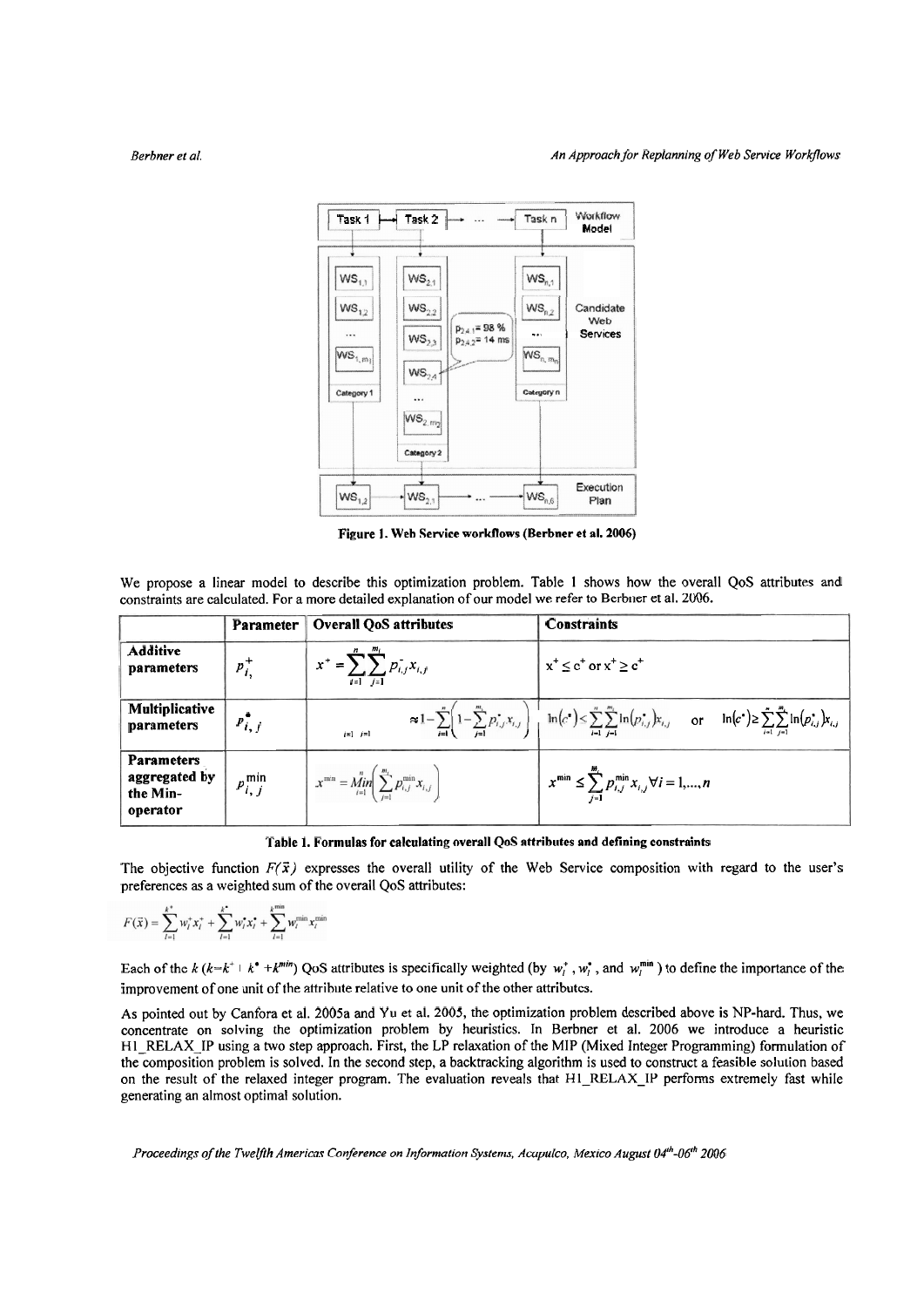# **A HEURlSTlC BASED APPROACH FOR REPLANNING**

In this section, a replanning mechanism is discussed, which adapts an execution plan in a way that its execution remains **feasible, valid** and *optimal* subject **to** the preferences and constraints defined by the user.

After having executed a Web Service at position  $i$  of an execution plan, the execution plan is divided into two parts as depicted in Figure 2. The first part consists of all positions  $i'$  ( $i' \le i$ ), which already have been executed. The second part consists of all positions  $i''$  ( $i'' > i$ ), which still have to be executed. The k overall attributes of the first part are calculated based on the according parameter values  $p_{i,j,k}$  of the used Web Services and the appropriate aggregation functions



### **Figure 2. Partitioning of an execution plan**

Since all Web Services of the first part have already been executed, the guaranteed parameter values originally taken from a Web Service's SLA are replaced with actual monitored parameter values. The overall attributes of the first part are used to adjust the constraints restricting the overall attributes of the second part to the hitherto existing behavior of the workflow. Using the adjusted constraints, a new optimization problem for the unexecuted part of the execution plan is created and solved using H<sub>1</sub>-RELAX-IP. This leads to a new execution plan for the second part, which is valid with regard to all current constraints and optimal with regard to the defined optimization preferences. The newly optimized execution plan is used for the further execution of the workflow and is updated using the replanning mechanism each time a Web Service has been executed. Due to the excellent performance of H1\_RELAX\_IP we do not consider the computation time of the replanning itself.

In the following example (Figure 3) the Web Services are described by two additive parameters: response time  $(p_{i,j})$  and execution price  $(p_{i,j,2})$ . The workflow has a single constraint restricting the overall response time  $(x_i^+)$  to 2,000 *ms* and minimizing the overall execution price  $(x_2^+)$  is the only optimization criteria (expressed by  $w_1 = 0$  and  $w_2 = -1$ ).



*Proceedings ofthe Twelfih Americas Confirence on In)ormation Systems, Acapulco, Mexico August* **04'~-06'~** *2006*